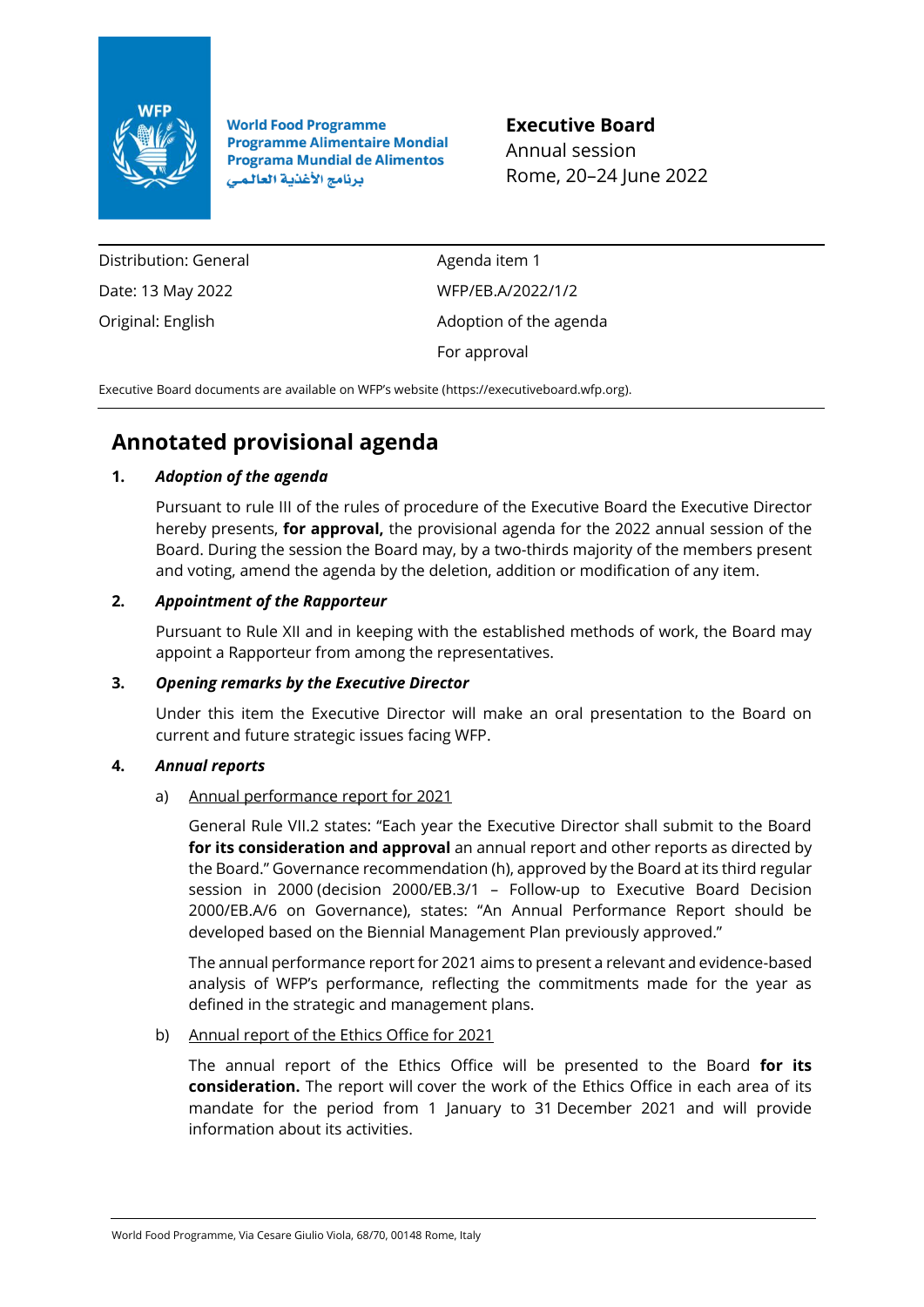# c) Annual report of the Office of the Ombudsman and Mediation Services for 2021 and management note

The annual report of the Office of the Ombudsman and Mediation Services will be presented to the Board **for its consideration.** The report will cover the work of the Office of the Ombudsman and Mediation Services in each area of its mandate for the period from 1 January to 31 December 2021 and will provide information about its activities.

## **5.** *Policy issues*

a) Country capacity-strengthening policy update

As a follow-up to the recommendations presented to the Board at the first regular session of 2017 in the evaluation of WFP's policy on capacity development, the Secretariat will present a country capacity-strengthening policy **for approval.**

b) Update on WFP's role in the collective humanitarian response (2021)

This document provides an overview of WFP's role in the collective humanitarian response during the last year, flags trends and challenges affecting WFP's response and highlights implications for WFP. This item will be presented to the Board **for consideration.**

c) Update on WFP's response to HIV and AIDS

The document gives a progress report on the implementation of WFP's HIV and AIDS policy (WFP/EB.2/2010/4-A) in the context of continued scaling-up of treatment with anti-retroviral drugs. It also describes recent successes in integrating food and nutrition into Global Fund proposals related to HIV and tuberculosis. This item will be presented to the Board **for information.**

d) Update on WFP's implementation of United Nations General Assembly resolution 72/279 (repositioning the United Nations development system)\*

As agreed by the Bureau at its 10 February 2022 meeting, the Secretariat will provide an annual update to the Board on the implementation of United Nations General Assembly resolution 72/279, on repositioning the United Nations development system to deliver on the 2030 Agenda. The update will be presented **for information.**

# **6.** *Resource, financial and budgetary matters*

a) Audited annual accounts, 2021

The audited annual accounts present a full set of financial statements and notes for 2021. They also contain a review by the External Auditor of the financial statements, which provides an independent assessment for the Secretariat and the Board of the management controls on which the Secretariat has relied for the preparation of annual financial statements. This item will be presented to the Board **for approval.**

The Board will also have before it, **for information**, the comments and recommendations of the Advisory Committee on Administrative and Budgetary Questions of the United Nations (ACABQ) and the Food and Agriculture Organization of the United Nations (FAO) Finance Committee.

<sup>\*</sup> Items marked with an asterisk are to be presented for information only but will nevertheless be discussed during the session.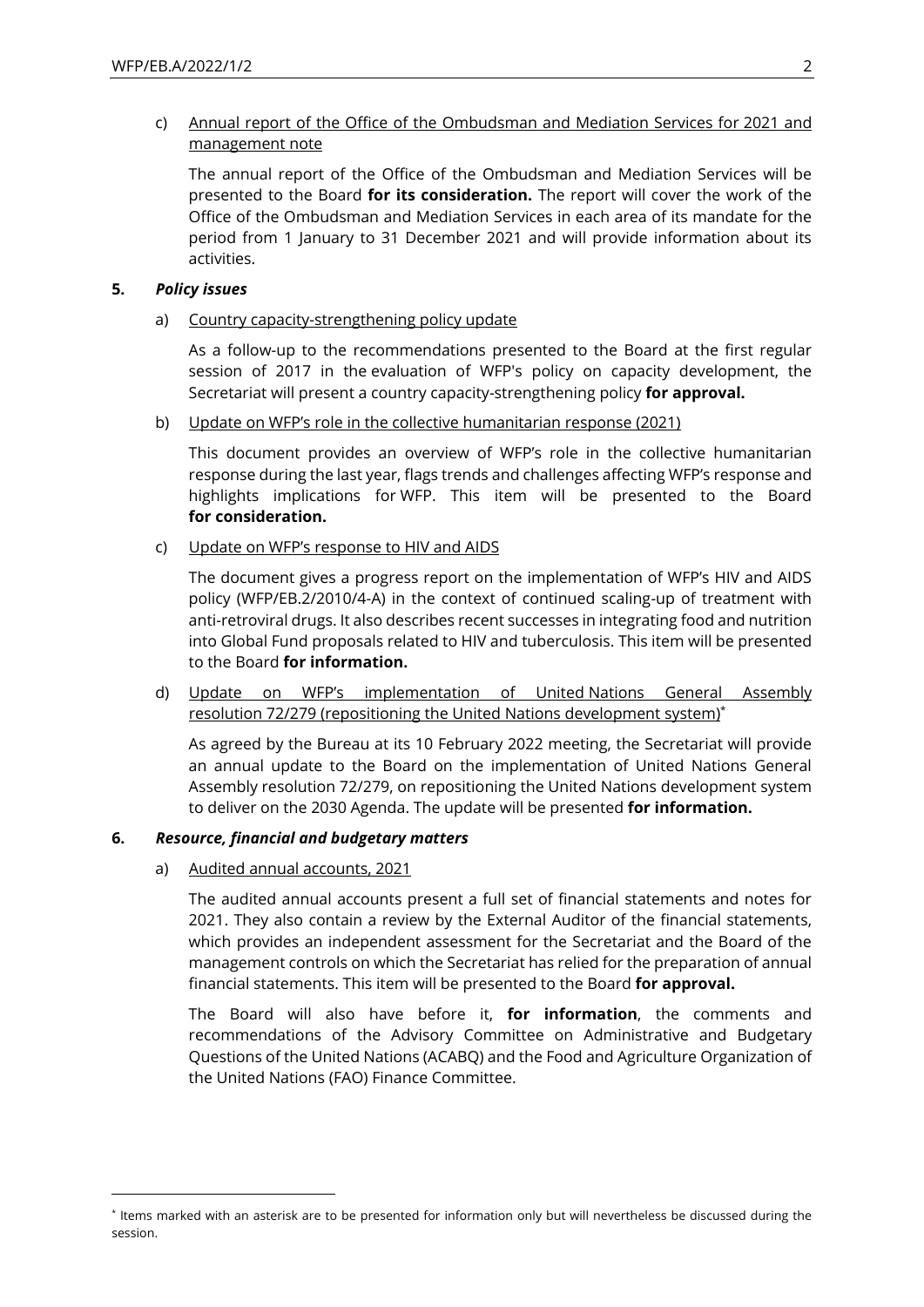### b) Report on the utilization of WFP's advance financing mechanisms (1 January– 31 December 2021)

The report covers use of the Immediate Response Account and the working capital financing facility from 1 January to 31 December 2021. This item will be presented to the Board **for approval.**

The Board will also have before it, **for information**, the comments and recommendations of the ACABQ and the FAO Finance Committee.

c) Classification of private sector donors as non-traditional donors under General Rule XIII.4(c)

The Board will consider a proposal by the Secretariat to classify private sector donors as non-traditional donors for the purposes of application of WFP General Rule XIII.4(c). This item will be presented **for approval.**

The Board will also have before it, **for information**, the comments and recommendations of the ACABQ and the FAO Finance Committee.

d) Update on the WFP management plan (2022–2024)

The Secretariat will present an update on the WFP management plan (2022–2024) which will include an update on the contribution forecast and operational requirements for 2022 and the impact of that forecast on the indirect support provided by headquarters and regional bureaux; a revision of the application of the 4 percent indirect support cost (ISC) rate; and proposals for allocating funding from the Programme Support and Administrative Equalization Account and the unearmarked portion of the General Fund. This item will be presented to the Board **for approval**.

The Board will also have before it, **for information**, the comments and recommendations of the ACABQ and the FAO Finance Committee.

e) Annual report of the Independent Oversight Advisory Committee

At its 2009 first regular session, the Board endorsed the creation of the WFP Audit Committee as a body reporting to the Board and the Executive Director. At the 2021 second regular session of the Board, the title was changed to the Independent Oversight Advisory Committee in recognition of its revised terms of reference. This annual report will cover the activities of the Independent Oversight Advisory Committee from 1 April 2021 to 31 March 2022. The closing date coincides with the finalization of the annual financial statements, a prime focus area of the Committee for the period under review. This item will be presented to the Board **for consideration.**

The Board will also have before it, **for information**, the comments and recommendations of the ACABQ and the FAO Finance Committee.

f) Annual report of the Inspector General and note by the Executive Director

In accordance with Article VI (2) (b) (viii) of the WFP General Regulations, the Board is provided with a report of the Inspector General on oversight activities.

This report covering 2021 provides the oversight perspective regarding WFP's governance, risk management and control and provides overviews of the activities of the Office of the Inspector General, the Office of Internal Audit and the Office of Inspections and Investigations. The report is submitted together with a note by the Executive Director. The two items will be presented to the Board **for consideration.**

The Board will also have before it, **for information**, the comments and recommendations of the ACABQ and the FAO Finance Committee.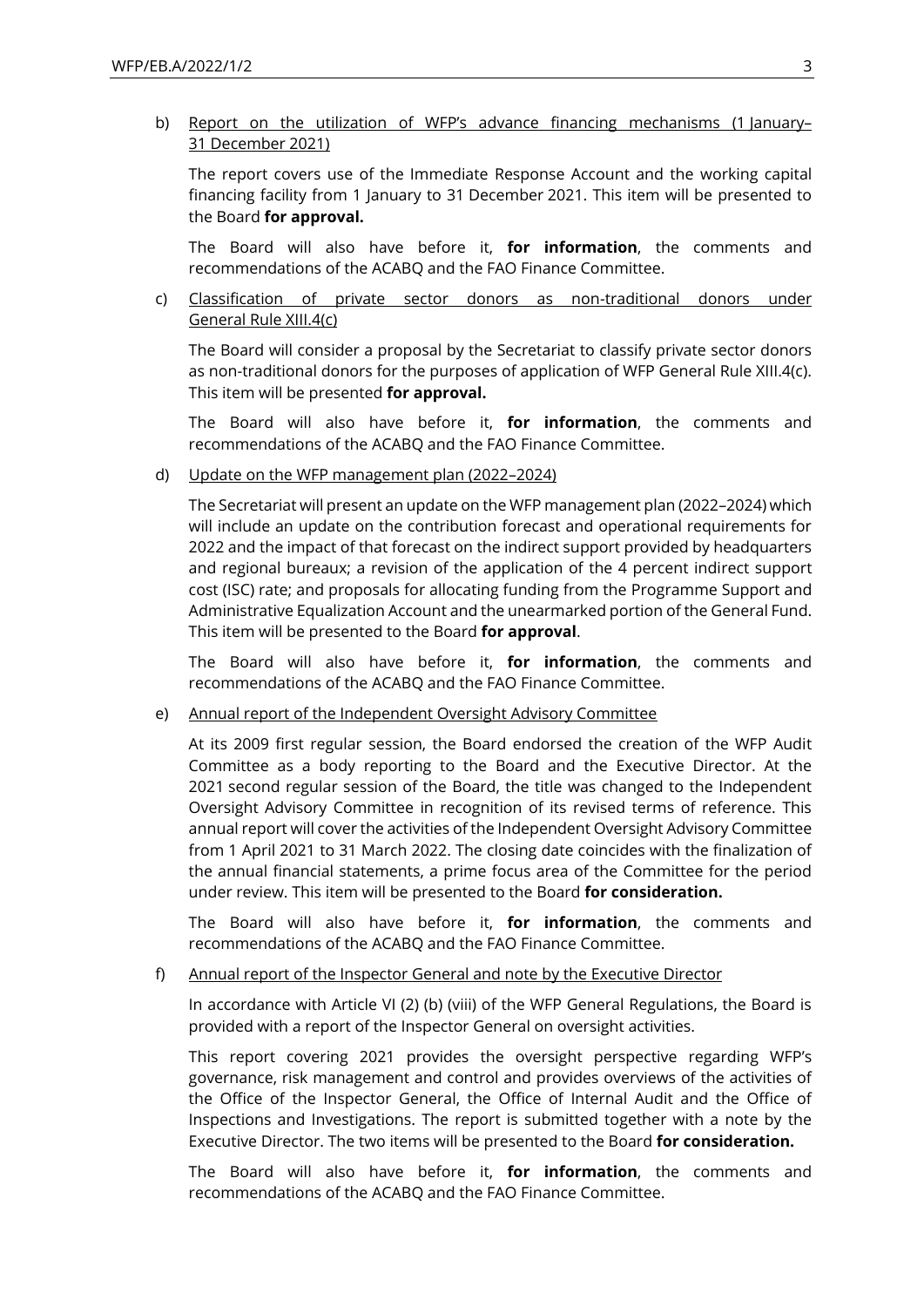#### g) Management review of significant risk and control issues, 2021

The Secretariat will provide further description and analysis of the significant risk and control matters which have been highlighted in the 2021 Executive Director's statement on internal control available in the audited annual accounts for 2021, and which have been prioritized for attention in 2022. The analysis will draw on the review of feedback provided by global management in the 2021 Executive Director Assurance Exercise and references evidence from internal oversight bodies. This item will be presented to the Board **for consideration.**

The Board will also have before it, **for information**, the comments and recommendations of the ACABQ and the FAO Finance Committee.

h) Report of the External Auditor on the management of cooperating partners and WFP management response to the External Auditor's recommendations

This report presents the results of an external audit on cooperating partners. The objective of this audit was to examine whether WFP's cooperating partners were optimally managed by the Secretariat in accordance with the principles of effectiveness, economy and efficiency. The Secretariat's response to the report's recommendations is also presented. Both documents will be presented to the Board **for consideration.**

The Board will also have before it, **for information**, the comments and recommendations of the ACABQ and the FAO Finance Committee.

### i) Report of the External Auditor on oversight by management and WFP management response to the External Auditor's recommendations

This report presents the results of an external audit on oversight structures and mechanisms available to management. The objective of the audit will be to examine the effectiveness and efficiency of the means and methods used by WFP management to obtain sufficient assurance regarding the actions taken and outcomes achieved and to inform decision making. The audit will examine in particular how decisions are made by management in the light of the information obtained through the oversight mechanisms. The Secretariat's response to the report's recommendations is also presented. Both documents will be presented to the Board **for consideration.**

The Board will also have before it, **for information**, the comments and recommendations of the ACABQ and the FAO Finance Committee.

j) Report on the implementation of the External Auditor's recommendations

This report summarizes actions taken by the Secretariat to implement the External Auditor's recommendations. This item will be presented to the Board **for consideration.**

The Board will also have before it, **for information**, the comments and recommendations of the ACABQ and the FAO Finance Committee.

## k) Report of the Executive Director on contributions, reductions and waivers of costs under General Rule XIII.4 (f) in 2021

In accordance with General Rule XIII.4 (f), this report is submitted to the Executive Board **for information** and provides a summary of contributions that do not achieve full cost recovery received from governments of developing countries, countries with economies in transition and other non-traditional donors (General Rule XIII.4 (c)); contributions with reductions or waivers of indirect support costs and, where applicable, direct support costs of an activity or activities (General Rule XIII.4 (d)) and; contributions from governments of developing countries and countries with economies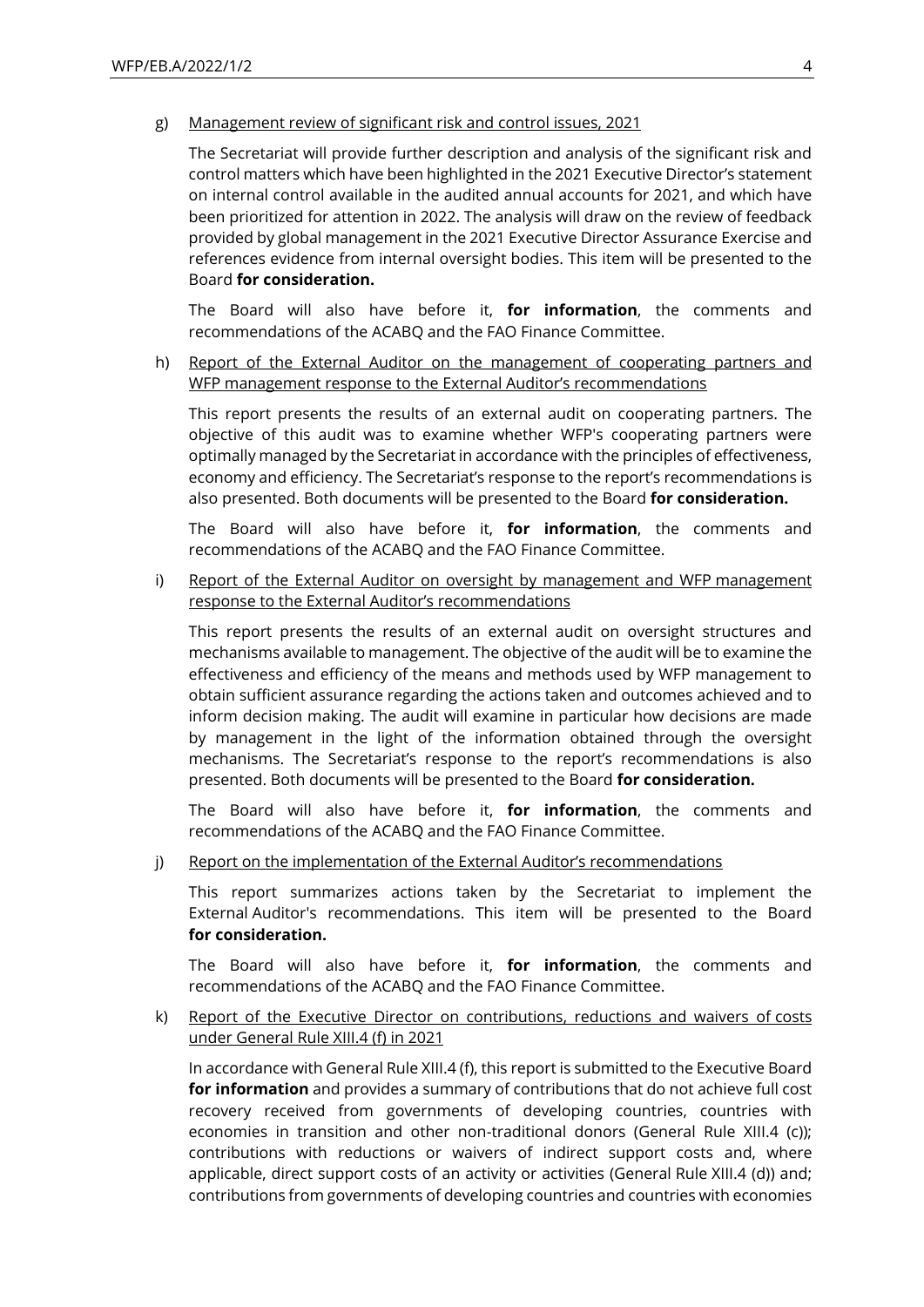in transition with a reduced indirect support cost rate as set by the Board (General Rule XIII.4 (e)).

The Board will also have before it, **for information**, the comments and recommendations of the ACABQ and the FAO Finance Committee.

#### **7.** *Evaluation reports*

a) Annual evaluation report for 2021 and management response

The annual evaluation report provides an overview of centralized and decentralized evaluations completed, conducted and planned. It examines the performance of the WFP evaluation function and highlights areas for attention in coming years. This item is presented **for consideration.**

b) Summary report on the evaluation of the country strategic plan for Mozambique (2017–2021) and management response

The Board will have before it, **for consideration**, a summary report on the evaluation of the country strategic plan for Mozambique for 2017–2021. The report provides an analysis and assessment of all WFP activities conducted under the country strategic plan, evaluates performance and results and provides evaluative insights as a basis for evidence-based decisions about WFP positioning, strategic partnerships and programme design and implementation. The evaluation findings and recommendations will inform the country office's future strategic plans and programme implementation. The Board will also have before it management's response to the analysis and recommendations in the evaluation report.

c) Summary report on the evaluation of the country strategic plan for the United Republic of Tanzania (2017–2021) and management response

The Board will have before it, **for consideration**, a summary report on the evaluation of the country strategic plan for the United Republic of Tanzania for 2017–2021. The report provides an analysis and assessment of all WFP activities conducted under the country strategic plan, evaluates performance and results and provides evaluative insights as a basis for evidence-based decisions about WFP positioning, strategic partnerships and programme design and implementation. The evaluation findings and recommendations will inform the country office's future strategic plans and programme implementation. The Board will also have before it management's response to the analysis and recommendations in the evaluation report.

d) Summary report on the review of the implementation of recommendations from thematic evaluations of a strategic/global nature and management response

This document will present a report on how the recommendations from thematic evaluations of a strategic/global nature have been implemented by WFP. This item is presented **for consideration.**

e) Comprehensive management response to the evaluation of the WFP response to the COVID-19 pandemic

As conveyed to the Board at the 2022 first regular session, the management response to this evaluation would be presented in two stages, with a broad, strategic narrative response presented at the 2022 first regular session and a complete response, in the usual format, presented at the 2022 annual session. This item is presented **for consideration.**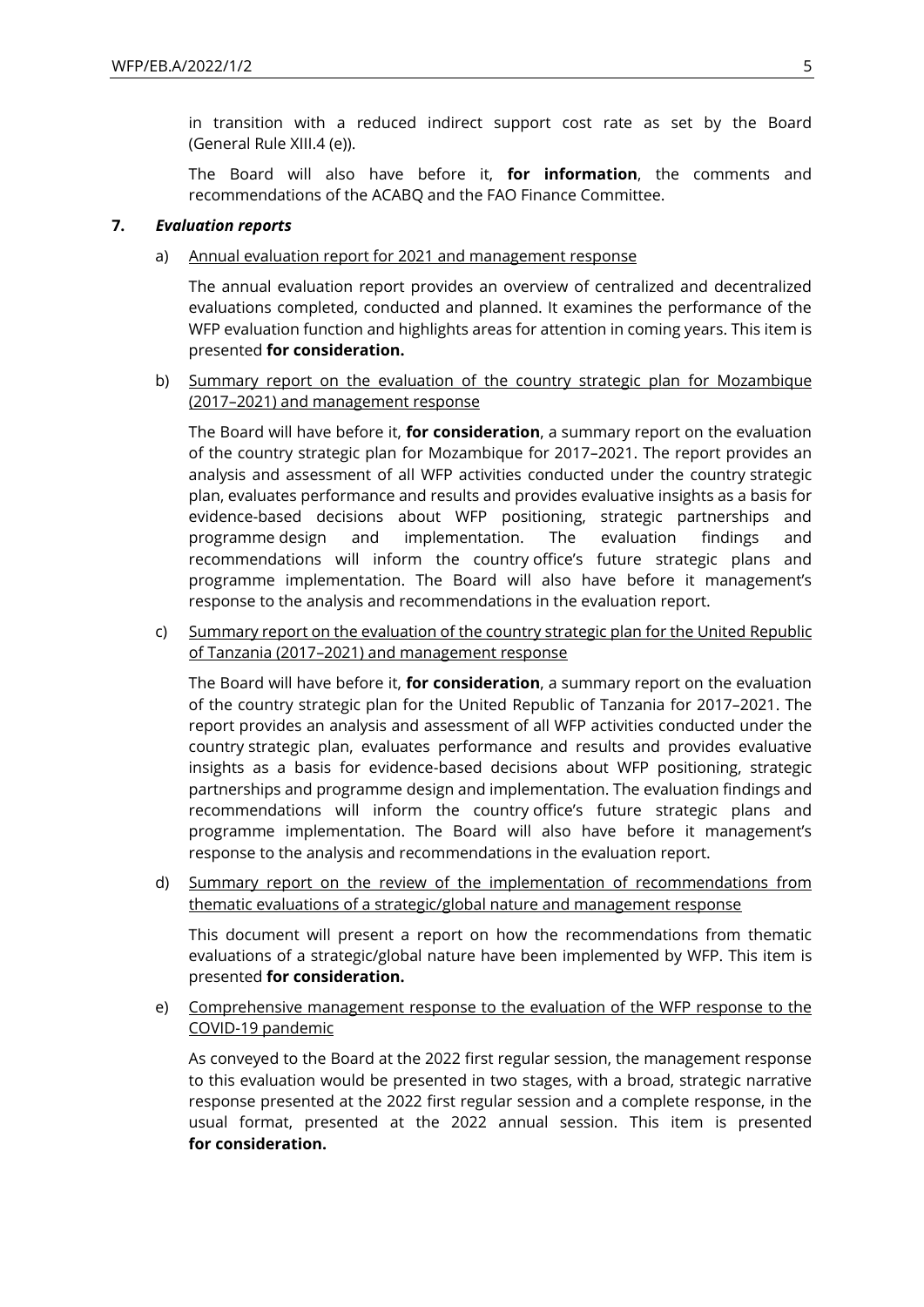f) Implementation status of evaluation recommendations

This document presents the annual status report on the implementation of the evaluation recommendations presented to the Board. It describes the actions taken by headquarters divisions, regional bureaux and country offices to implement evaluation recommendations. This item is presented **for consideration.**

## **8.** *Operational matters*

a) Country strategic plans

The Board will have before it, **for approval**, the following country strategic plans:

- 1. China (2022–2025)
- 2. El Salvador (2022–2027)
- 3. Mozambique (2022–2026)
- 4. Togo (2022–2026)
- 5. United Republic of Tanzania (2022–2027)
- 6. Zimbabwe (2022–2026)
- b) Oral global overview of humanitarian needs and operational concerns and priorities<sup>\*</sup>

An oral global overview on humanitarian needs and operational concerns and priorities, including those directly related to the impact of the COVID-19 pandemic, will be presented to the Board **for information**.

## **9.** *Organizational and procedural matters*

a) Biennial programme of work of the Executive Board (2022–2023)

Further to a request by the Board at its 2004 third regular session, an updated version of the biennial programme of work (2022–2023) will be presented **for information.**

# **10.** *Administrative and managerial matters*

a) Appointment of one member to the Independent Oversight Advisory Committee

The second term of one member of the Independent Oversight Advisory Committee will come to an end on 14 November 2022. The Board will appoint one new member on the basis of the recommendations by the selection panel. This item will be presented to the Board **for approval.**

b) Address by staff representative bodies to the Board

As per procedure established in 2012, staff representative bodies will present their address to the Board on questions of interest to the organization and its staff.

# c) Report on global losses for the period 1 January–31 December 2021

The Executive Director will submit to the Board, **for information**, a report on food losses incurred prior to and after delivery in recipient countries.

At its 2000 annual session the Board "encouraged the Secretariat to take all necessary measures to ensure that losses were further reduced and seek monetary reimbursement from those governments which had lost commodities through negligence". The report describes the measures taken by WFP to keep pre- and post-delivery losses to a minimum between 1 January and 31 December 2021. It makes specific mention of the largest losses, both in terms of absolute and proportional net cost.